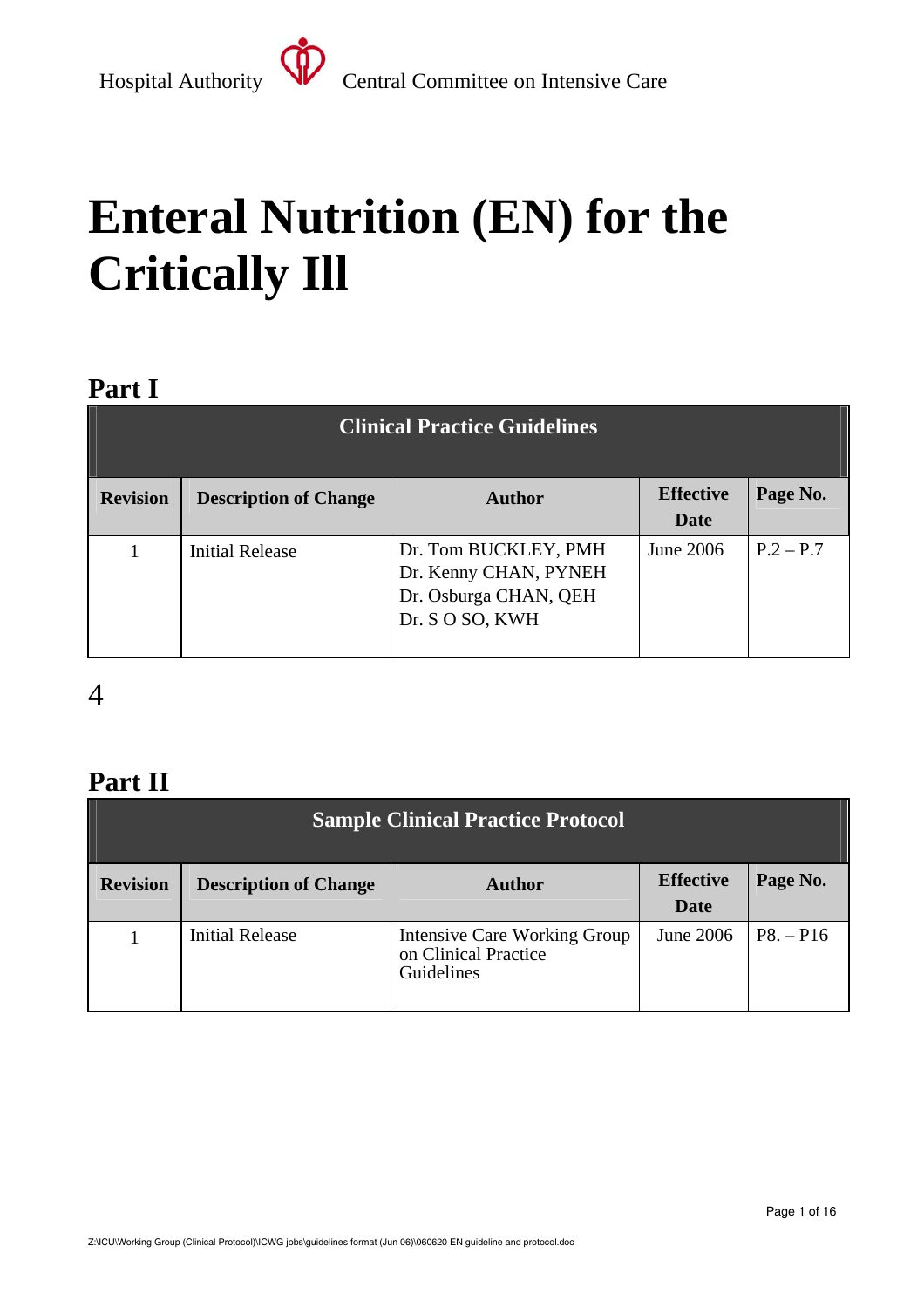### **Clinical Practice Guidelines on Enteral Nutrition (EN) for the Critically Ill**

### **Introduction**

Adequate and appropriate diet is a basic human right and prolonged starvation will eventually lead to death. Malnutrition is prevalent in ICU patients, has been reported as being as high as 40%, and is associated with increased morbidity and mortality (1). The benefits of nutrition support in the critically ill include improved wound healing, a decreased catabolic response to injury, improved gastrointestinal structure and function and improved clinical outcomes, including a reduction in complication rates and length of stay with accompanying cost savings (2). Nutrition support is not without adverse effects or risks. Early EN can be associated with high gastric residual volumes, bacterial colonization of the stomach and increased risk of aspiration pneumonia (3,4).

Questions surrounding the provision of feeding have been subjected too less rigorous scientific evaluation than other interventions (5,6). Many decisions about feeding in ICU are based more on pragmatism than high-grade evidence.

#### **Strategies for Institution of Enteral Nutrition**

#### **1. Objective**

To develop evidence-based clinical practice guidelines for EN support in mechanically ventilated critically ill patients.

#### **2. Scope**

All mechanically ventilated ICU patients in whom EN is not contraindicated. Absence of bowel sounds is not a contraindication to EN.

#### **3. Evidence**

- a. Enteral Nutrition vs Parenteral Nutrition (PN) and outcomes Several studies when aggregated statistically show no apparent difference in mortality rates across groups receiving EN or PN (7-14).
- b. Early vs late nutritional support

There are no randomised, controlled trials of nutritional support versus starvation in the critically ill. Several randomised, controlled trials comparing early vs late intake of EN demonstrate a trend towards reduced mortality and reduced infectious complications in the early EN groups (15-21). A recent meta-analysis found that early versus late EN reduced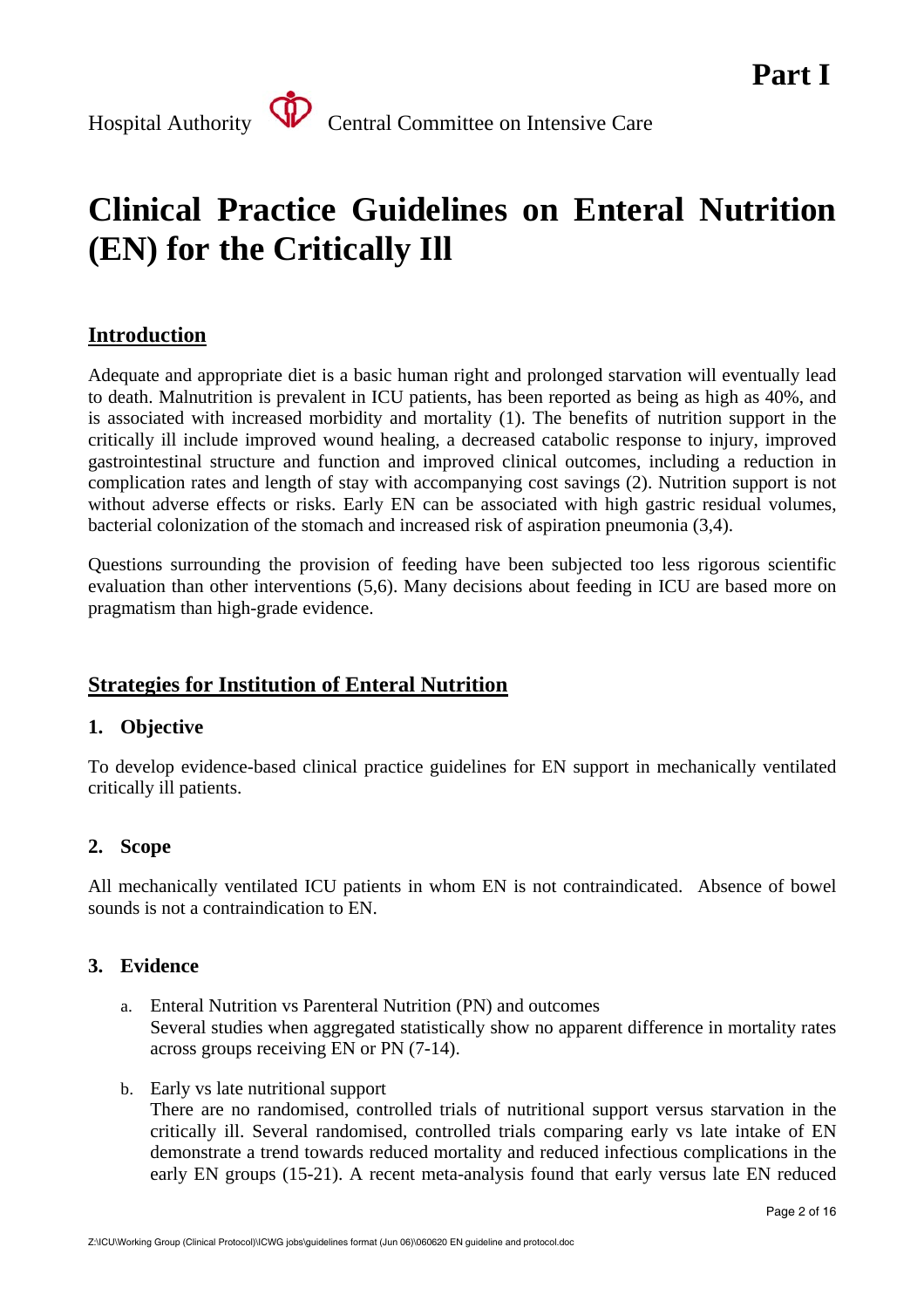mortality by 12% ( $p= 0.02$ , 9% confidence interval 0.02-0.21) (5). A similar reduction in mortality was observed in the ACCEPT cluster randomised trial which also resulted in a significant reduction in hospital length of stay (22).

c. Infection risk: TPN vs EN

Experimental studies suggest that EN is likely to be associated with fewer infectious complications than TPN (23).

Several studies in the critically ill trauma patients demonstrate a lower incidence of infectious complications in the enteral nutritional group (11,12,15). One study in severe head injuries demonstrated a higher incidence of aspiration pneumonia (14). Meta-analyses of existing randomised trials in critically ill patients demonstrate reduced morbidity associated with the use of EN compared with PN  $(24,25)$ .

d. Achieving target dose EN

Current recommendations suggest that 25kcal/kg per day is a reasonable target intake for ICU patients. If to rigorously adhered to, especially in sepsis and trauma pr other treatment modalities altering energy expenditure, this may be inadequate in the long run (26). One study of EN in head injured patients using strategies to optimise delivery of nutrients (starting at target rate, higher threshold of gastric residual volumes and use of small bowel feedings) resulted in more calories delivered, fewer infectious complications, a more rapid recovery from their illness but no difference in mortality compared with a standard early EN regimen (27). It has been suggested that medical ICU patients who receive less than 25% of target feed have a higher risk of nosocomial bloodstream infections (28).

e. Feed composition

Early work in the field of critical care nutrition focused on the effects of changes in gross composition, in terms of protein, fat and carbohydrate. The rationale for immunonutrition has centred around the use of glutamine, arginine, nucleotides and omega fatty acids. The evidence for enteral immunonutrition remains controversial (29-42) and it is not recommended that diets be supplemented with arginine and other select nutrients (24).

Critically ill patients who require PN should also receive high-dose parenteral glutamine supplements. Whether patients who are tolerating standard EN should receive glutamine supplements is unknown.

Based on one study the use of products with fish oils, borage oils and antioxidants should be considered in patients with ARDS (43).

f. Feeding protocols

There is a paucity of data that demonstrate feeding protocols (checking residual volumes) influences clinical outcome. In fact, a recent study suggested that residual volume has a poor correlation with the risk of aspirations (44).

g. Routine use of motility agents

A systematic review of the literature synthesizing randomised controlled trials of cisapride, metoclopromide and erythromycin concluded that promotility agents seem to have a physiologic benefit on GI motility and may improve tolerance to EN in critically ill patients  $(45)$ .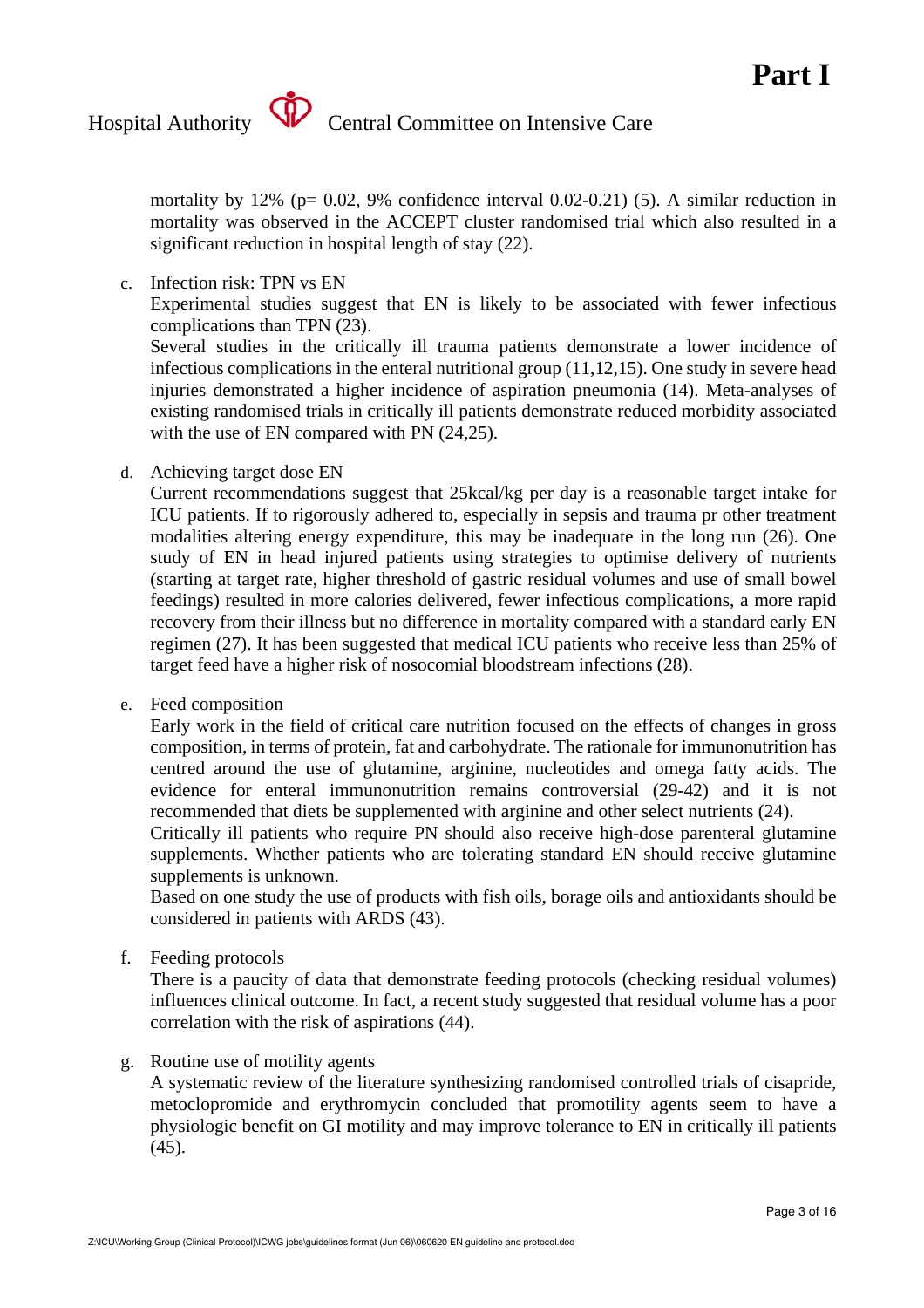h. Small bowel feeding

Several studies demonstrate that small bowel feeding compared with gastric feeding may be associated with a reduction in pneumonia in critically ill patients (20, 27, 46-52).

i. Body position

One randomised controlled trial demonstrated that the semirecumbent position is associated with a significant reduction in the incidence of ventilator-associated pneumonia compared with those fed in the supine position  $(53)$ .

j. PN in combination with EN

Several recent studies demonstrate a trend towards an increased mortality associated with the combination of EN and PN (8, 54, 55).

#### **Practice Guidelines**

#### **1. Recommendations**

- a. Commence a standard, polymeric enteral formula within 24 to 48 hours after admission to **ICU**
- b. Patients should be cared for in the semirecumbent position
- c. Consider strategies to optimise delivery of EN
	- starting at the target rate
	- use of a feeding protocol using a higher threshold of gastric residuals volumes
	- use of motility agents
- d. Small bowel feeding should be considered for patients at high risk of intolerance to EN
	- on inotropes
	- on continuous infusion of sedative agents or
	- on paralytic agents or
	- patients with high nasogastric drainage
- e. Minimize the risks of EN (elevation of head of the bed)
- f. Use of products with fish oils, borage oils and antioxidants should be considered in patients with ARDS
- g. A glutamine enriched formula should be considered for patients with severe burns and trauma
- h. When initiating EN do not combine with PN
- i. There are insufficient data to generate recommendations in the following areas:
	- use of indirect calorimetry
	- optimal pH of EN
	- supplementation with trace elements, antioxidants or fibre
	- optimal mix of fats and carbohydrates
	- use of closed feeding systems
	- continuous vs bolus feeding and use of probiotics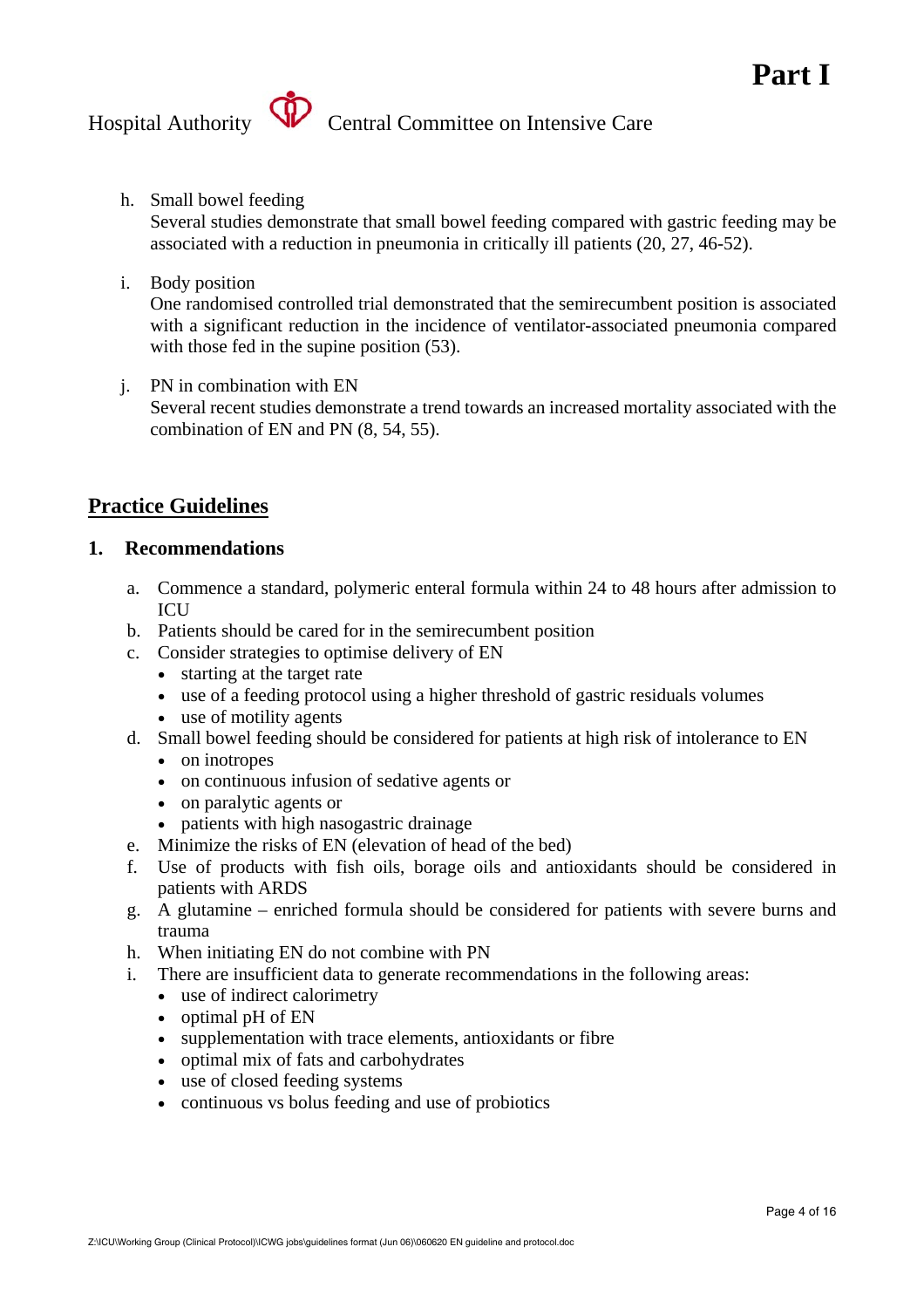#### **2. Procedure**

- a. A radio-opaque nasogastric tube or orogastric tube should be inserted unless the patient is conscious and stable when the usual oral diet can be offered.
- b. After placement of the gastric tube, it's position should be assessed clinically.
- c. Tube feeding should only be commenced after tube placement is confirmed radiologically.
- d. The caloric requirements should be calculated by using preset formula.
- e. Advice should be sought from a senior or a dietician before commencement of specialised feeds and / or the role of immunonutrients.
- f. A protocol describing the process of establishing EN should be followed.
- g. The patient should be monitored for complications associated with EN.
- h. A process of management for impaired gastric motility and reduced gastric aspirates should be followed.
- i. Nasojejunal feeding (endoscopic or non endoscopic placement) reduces gastric residual volumes and in some studies improves calorie intake.

#### **References**

- 1. Giner M, Laviano A, Meguid MM, et al. In 1995 a correlation between malnutrition and poor outcomes in critically ill patients still exists. Nutrition 1996; 12: 23-29
- 2. Heyland DK. Nutritional support in the critically ill patient: A critical review of the evidence. Crit Care Clin 1998; 14: 423-440
- 3. Heyland DK, Cook DJ Schoenfield PS, et al. The effect of acidified enteral feeds on gastric colonization in the critically ill patient. Results of a multicentered randomised trial. Crit Care Med 1999; 27: 2399-2406
- 4. Mentec H, Dupont H, Bocchetti M, et al. Upper digestive intolerance during enteral nutrition in critically ill patients. Frequency, risk factors and complications. Crit Care Med 29; 29: 1955-1961
- 5. Doig GS, Simpson F. Evidence-based guidelines for nutritional support of the critically ill: results of a bi-national guideline development conference. Sydney: EvidenceBased.net; 2005
- 6. Doig GS, Simpson F Delaney AP. A review of the true methodological quality of nutritional support trials conducted in the critically ill: time for improvement. Anesth Analg 2005; 100: 527-533
- 7. Borzotta AP, Pennings J, Papasadero B, et al. Enteral versus parenteral nutrition after severe closed head injury. J Trauma 1994; 37: 459-468
- 8. Dunham CM, Frankenfield D, Belzberg H, et al. Gut failure predictor of or contributor to mortality in mechanically ventilated blunt trauma patients. J Trauma 1994; 37: 30-34
- 9. Hadfield RJ, Sinclair DG, Houldsworth PE, et al. Effects of enteral and parenteral nutrition on gut mucosal permeability in the critically ill. Am J Resp Crit Care Med 1995; 152:1545-1548.
- 10. Kalfarentzos F, Kehagias J, Mead N, et al. Enteral nutrition is superior to parenteral nutrition in severe acute pancreatitis: Results of a randomised prospective trial. Br J Surg 1997; 84: 1665-1669
- 11. Kudsk KA, Croce MA, Fabian TC, et al. Enteral versus parenteral nutrition Effects on septic morbidity after blunt and penetrating abdominal trauma Ann Surg 1992; 215: 503-11
- 12. Moore FA, Feliciano DV, Andrassy RJ, et al. Early enteral feeding, compared with parenteral, reduces postoperative septic complications. The results of a meta-analysis. Ann Surg 1992; 216:172-183
- 13. Woodcock NP, Ziegler D, Palmer MD, et al. Enteral versus parenteral nutrition: A pragmatic study. Nutrition 2001; 17: 1-12.
- 14. Young B, Ott L, Twyman D, et al. The effect of nutritional support on outcome from severe head injury. J Neurosurg 1987; 67:668-76
- 15. Moore EE, Jones TN. Benefits of immediate jejunostomy feeding after major abdominal trauma a prospective, randomised study. J Trauma 1986; 26: 874-81
- 16. Chiarelli A, Enzi G, Casadei A, et al. Very early nutrition supplementation in burns patients. Am J Clin Nutr 1990; 51: 1035-1039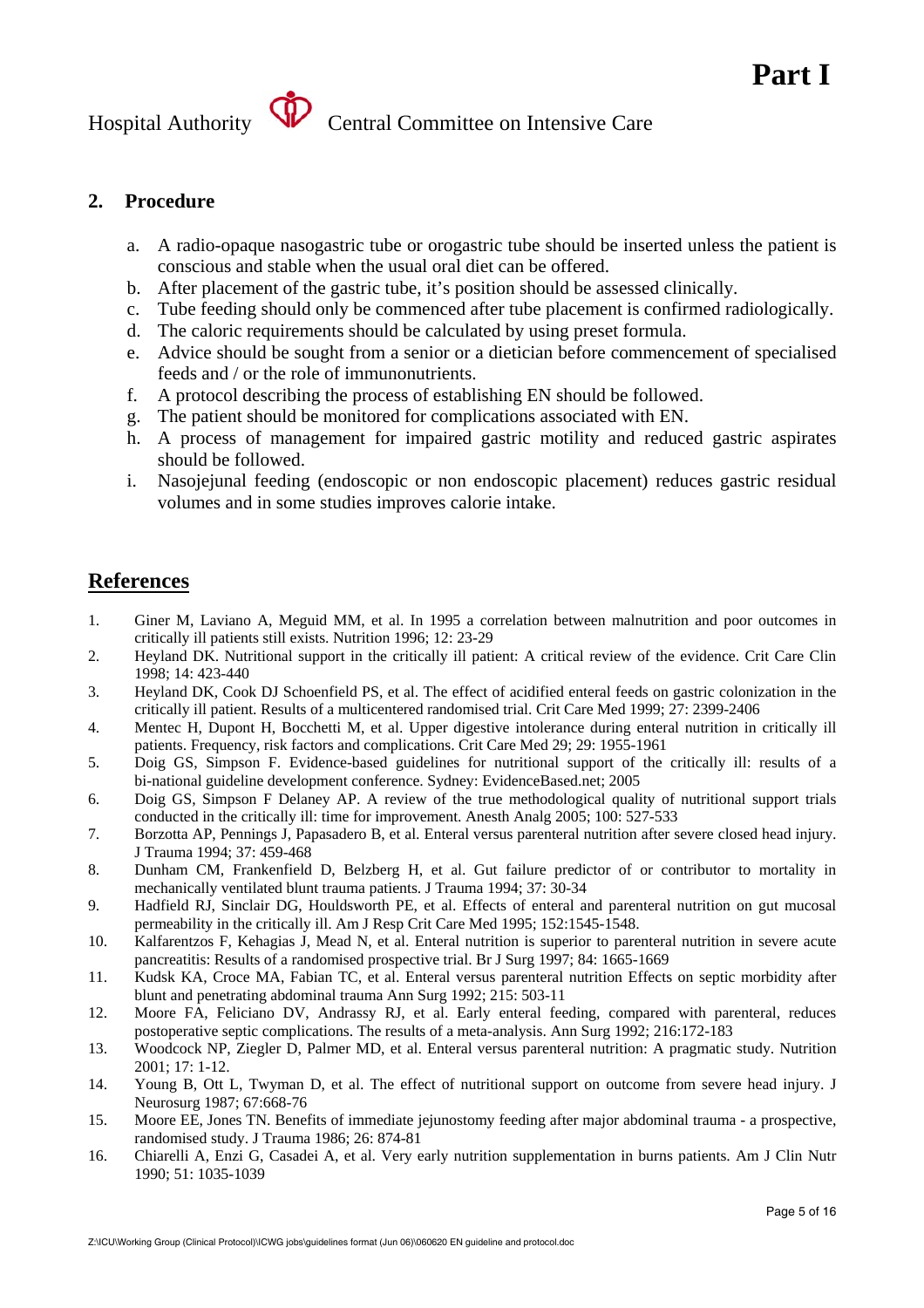- 17. Eyer SD, Micon LT, Konstantinides FN, et al. Early enteral nutrition does not attenuate metabolic response after blunt trauma. J Trauma 1993; 34: 639-643
- 18. Singh G, Ram RP, Khanna SK. Early postoperative enteral feeding in patients with nontraumatic intestinal perforation and peritonitis. J Am Coll Surg 1998; 187: 142-146
- 19. Kompan L, Kremzar B, Gadzijev E, at al. Effects of early enteral nutrition on intestinal mobility and the development of multiple organ failure after multiple injury. Int Care Med 1999; 25: 157-161
- 20. Minard G, Kudsk KA, Melton S, et al. Early versus delayed feeding with an immune-enhancing diet in patients with severe head injuries. JPEN 2000, 24: 145-149
- 21. Pupelis G, Selga G, Austrums E, et al. Jejunal feeding, even when instituted late, improves outcome in patients with severe pancreatitis and peritonitis. Nutrition 2001; 17: 91-94.
- 22. Martin CM, Doig GS, Heyland DK, et al. Multicentre, cluster-randomized clinical trial of algorithms for critical-care enteral and parenteral therapy (ACCEPT) Can Med Assoc J 2004; 170; 197-204
- 23. Dominguez-Cherit G, Borunda D, Rivero-Sigarroa E. Total parental nutrition. Curr Opin Crit Care 2002; 8: 285-9
- 24. Heyland DK, Dhaliwal R, Drover JW, et al. Canadian clinical practice guidelines for nutrition support in mechanically ventilated critically ill adult patients. J Parenter Enteral Nutr 2003; 27:355-73
- 25. Gramlich L, Kichian K, Pinilla J, et al. Does enteral nutrition compared to parenteral nutrition result in better outcomes in critically ill adult patients" A systematic review of the literature. Nutrition 2004; 20: 843-48
- 26. Reid CL. Nutritional requirements of surgical and critically patients: do we really know what they need? Proc Nutr Soc 2004; 63:467-472
- 27. Taylor SJ. Fettes SB, Jewkes C, et al. Prospective, randomised trial to determine the effect of early enhanced enteral nutrition on clinical outcome in mechanically ventilated patients suffering head injury. Crit Care Med 1999; 27: 2525-2531.
- 28. Rubinson L, Diette GB, Song X, et al. Low calorie intake is associated with nosocomial bloodstream infections in patients in the medical intensive care unit. Crit Care Med 2004; 32: 350-357
- 29. Galban C, Montejo JC, Mesejo A, et al. An immune-enhancing enteral diet reduces mortality rate and episodes of bacteraemia in septic intensive care unit patients. Crit Care Med 2000; 28: 643-648
- 30. Atkinson S, Sieffert E, Bihari D. A prospective, randomised, double blind, controlled clinical trial of enteral immunonutrition in the critically ill. Guy's Hospital Intensive Care Group. Crit Care Med 1998; 26: 1164-72
- 31. Bower RH, Cerra FB, Bershadsky B, et al. Early enteral administration of a formula (Impact) supplemented with arginine, nucleotides, and fish oil in intensive care unit patients: Results of a multicenter, prospective, randomised, clinical trial. Crit Care Med 1995; 23: 436-449
- 32. Brown RO, Hunt H, Mowatt-Larssen CA, et al. Comparison of specialized and standard enteral formulas in trauma patients. Pharmacotherapy 1994; 14: 314-320
- 33. Engel JM, Menges T, Neuhauser C, et al. Effects of various feeding regimens in multiple trauma patients on septic complications and immune parameters. Anaesthesiol Intensivemed Notfallmed Schmerzther 1997; 234-239
- 34. Kudsk KA, Minard G, Croce MA, et al. A randomised trial of isonitrogenous enteral diets after severe trauma: an immune-enhancing diet reduces septic complications. Ann Surg 1996; 224: 531-540
- 35. Mendez C, Jurkovich GJ, Garcia I, et al. Effects of an immune-enhancing diet in critically injured patients. J Trauma 1997; 42: 933-940
- 36. Rodrigo Casanova MP, Garcia Pena JM. The effect of the composition of the enteral nutrition on infection in the critical patient. Nutr Hosp 1997; 12: 80-84
- 37. Weimann A Bastian L, Bischoff WE, et al. Influence of arginine, omega-3 fatty acids and nucleotide-supplemented enteral support on systemic inflammatory response syndrome and multiple organ failure in patients after severe trauma. Nutrition 1998; 14: 165-172
- 38. Dent DL, Heyland DK, Levy H, et al. Immunonutrition may increase mortality in critically ill patients with pneumonia. Results of a randomised trial. Crit Care Med 2003; 30: A17.
- 39. Caparros T, Lopez J, Grau T. Early enteral nutrition in critically ill patients with a high protein diet enriched with arginine, fiber and antioxidants compared with a standard high protein diet: The effect on nosocomial infections and outcome. JPEN 2001; 25: 299-308
- 40. Heyland DK, Novak F, Drover JW, et al. Should immunonutrition become routine in critically ill patients: A systematic review of the evidence. JAMA 2001; 286: 944-53
- 41. Kieft H, Roos AN, Van Drunnen JDE, et al. Clinical outcomes of immunonutrition in a heterogenous intensive care population. Intens Care Med 2005; 31:524-532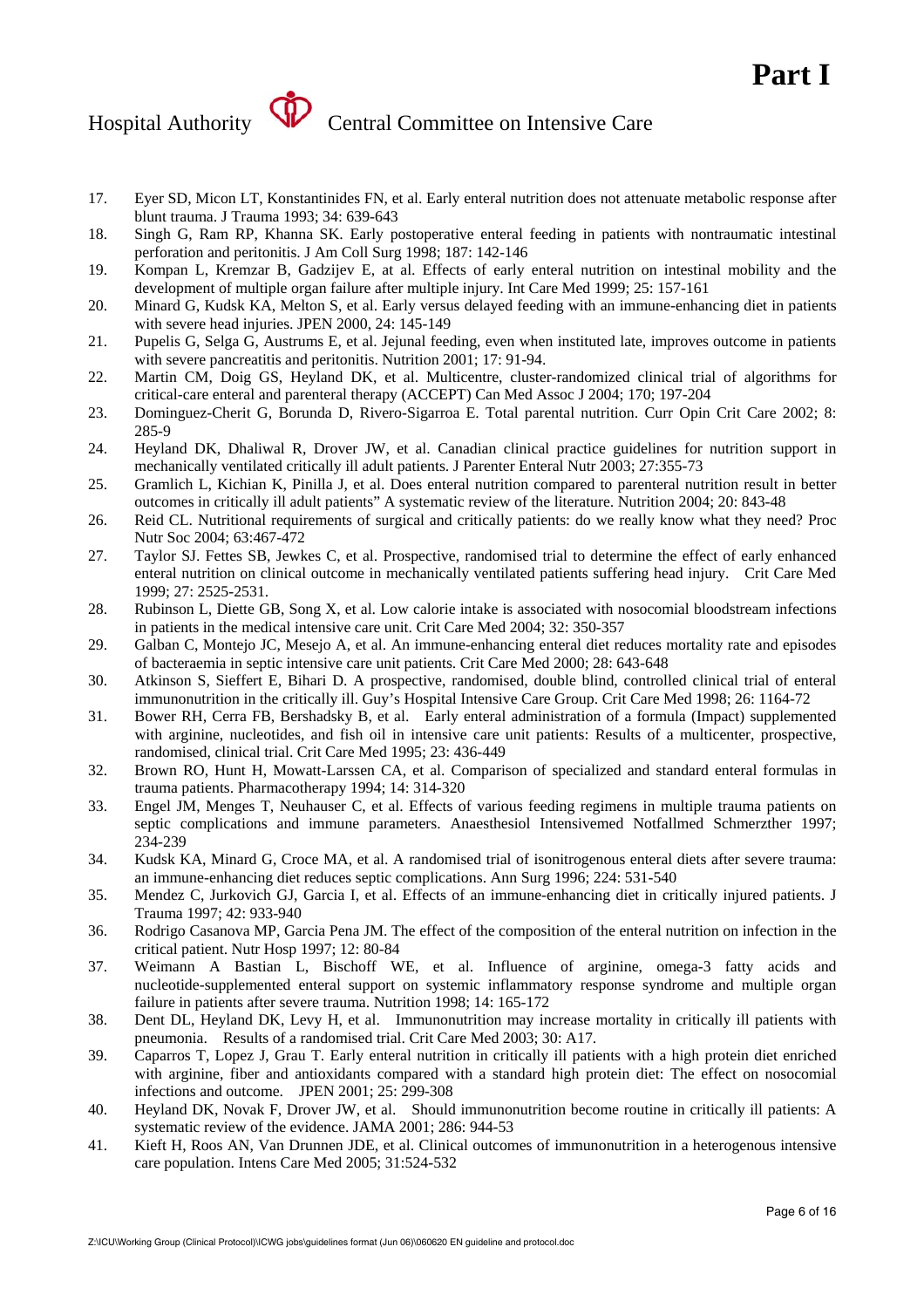- 42. Crimi E, Liguori A, Condorelli M, et al. The beneficial effects of antioxidant supplementation in enteral feeding in critically ill patients: a prospective, randomised, double-blind, placebo-controlled trial. Anesth Analg 2004; 99: 857-863
- 43. Gadek JE, DeMichele SJ, Karlstad MD et al. Effect of enteral feeding with eicosapentaenoic acid, gamma-linoleic acid and antioxidants in patients with acute respiratory distress syndrome. Crit Care Med 1999; 27: 1409-1420
- 44. McClave SA, Lukan JK, Stefater JA, et al. Poor validity of residual volumes as a marker for risk of aspiration in critically ill patients. Crit Care Med 2005; 33:324-330.
- 45. Booth CM, Heyland DK, Paterson WG. Gastrointestinal promotility drugs in the critical care setting. A systematic review of the evidence. Crit Care Med 2002; 30: 1429-1435.
- 46. Kearns PJ, Chin D, Mueller L, et al. The incidence of ventilator associated pneumonia and success in nutrient delivery with gastric versus small intestinal feeding: a randomised clinical trial. Crit Care Med 2000; 28: 1742-6
- 47. Davies AR, Froomes PR, French CJ, et al. Randomized comparison of nasojejunal and nasogastric feeding in critically ill patients. Crit Care Med 2002; 30: 586-90
- 48. Esparza J, Boivin MA, Hartshorne MF, et al. Equal aspiration rates in gastrically and transpylorically fed critically ill patients. Int Care Med 2001; 27: 660-664
- 49. Boivin MA, Levy M. Gastric feeding with erythromycin is equivalent to transpyloric feeding in the critically ill. Crit Care Med 2001; 29: 1916-1919.
- 50. Day L, Stotts NA, Frankfurt A, et al. Gastric versus duodenal feeding in patients with neurological disease. A pilot study. J Neurosci Nurs 2001; 33; 148-159
- 51. Montejo JC, Grau T, Acosta J, et al. Multicenter, prospective, randomised, single-blind study comparing the efficacy and gastrointestinal complications of early jejunal feeding with early gastric feeding in critically ill patients. Crit Care Med 2002; 30: 796-800
- 52. Neumann DA, DeLegge MH. Gastric versus small-bowel tube feeding in the intensive care unit. A prospective comparison of efficacy. Crit Care Med 2002; 30: 1436-1438
- 53. Drakulovic MB, Torres A, Bauer TT, et al. Supine body position as a risk factor for nosocomial pneumonia in mechanically ventilated patients: a randomised trial. Lancet 1999; 354: 1851-8.
- 54. Chiarelli AG, Ferrarello S, Piccioli A, et al. Total enteral nutrition versus mixed enteral and parenteral nutrition in patients in an intensive care unit. Minerva Anestesiol 1996; 62: 1-7
- 55. Bauer P, Charpentier C, Bouchet C, et al. Parenteral with enteral nutrition in the critically ill. Int Care Med 2000; 26; 893-900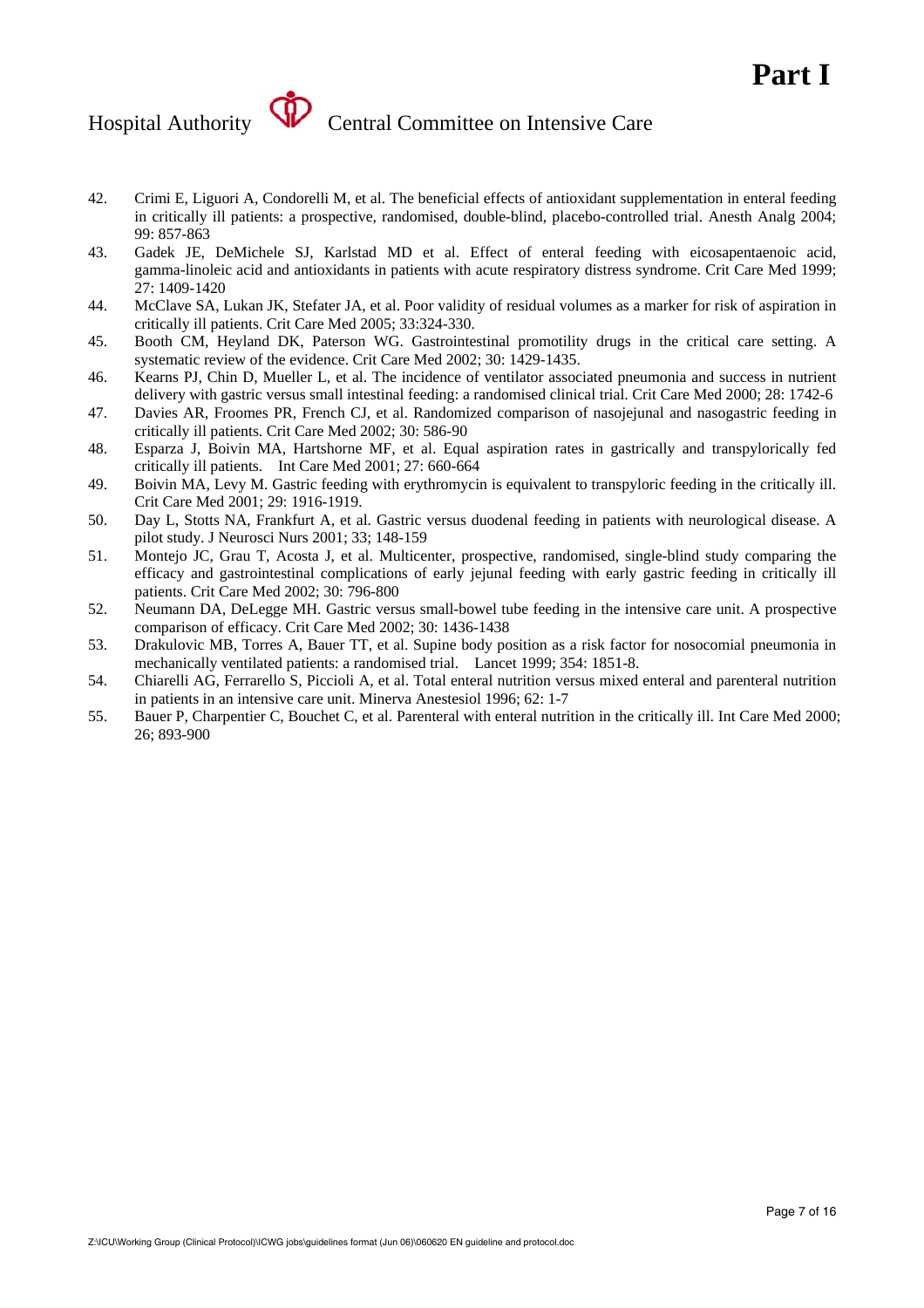

### **Sample Clinical Practice Protocol on Enteral Nutrition (EN) for the Critically Ill**

#### **1. Objective**

Achieve safe and adequate nutrient support for intensive care patient whenever possible.

#### **2. Scope**

All intensive care patients whom enteral nutrient are not contraindicated from initiation to termination of support.

#### **3. Definitions**

| Senior    | Medical practitioner registered as critical / intensive care specialist or<br>an experienced medical practitioner as assigned by the director of the<br>unit |
|-----------|--------------------------------------------------------------------------------------------------------------------------------------------------------------|
| <b>MO</b> | Registered medical practitioner after ICU orientation                                                                                                        |
| <b>RN</b> | Registered nurse after ICU orientation                                                                                                                       |

#### **4. Responsibilities**

#### 4.1 **Senior** shall: Ensure early initiation of enteral feeding. Advice on problems encountered.

4.2 **MO** shall:

Assess and review the process of enteral feeding daily. Assess placement of gastric tube and insert feeding tube in complicated situations. Actively look for complications.

4.3 **RN** shall:

Insert gastric tube except in complicated situations. Provide the formula feed. Refer any problems to MO. Consult dietician on doctor's instruction.

#### **5. Procedures**

5.1 Enteral Feeding

|       | Action                                                                                    | Responsible   |
|-------|-------------------------------------------------------------------------------------------|---------------|
| 5.1.1 | Enteral feeding should be considered within 24 hours after ICU   MO / Senior<br>admission |               |
| 5.1.2 | Some contraindication of enteral feeding includes                                         | Senior<br>MO. |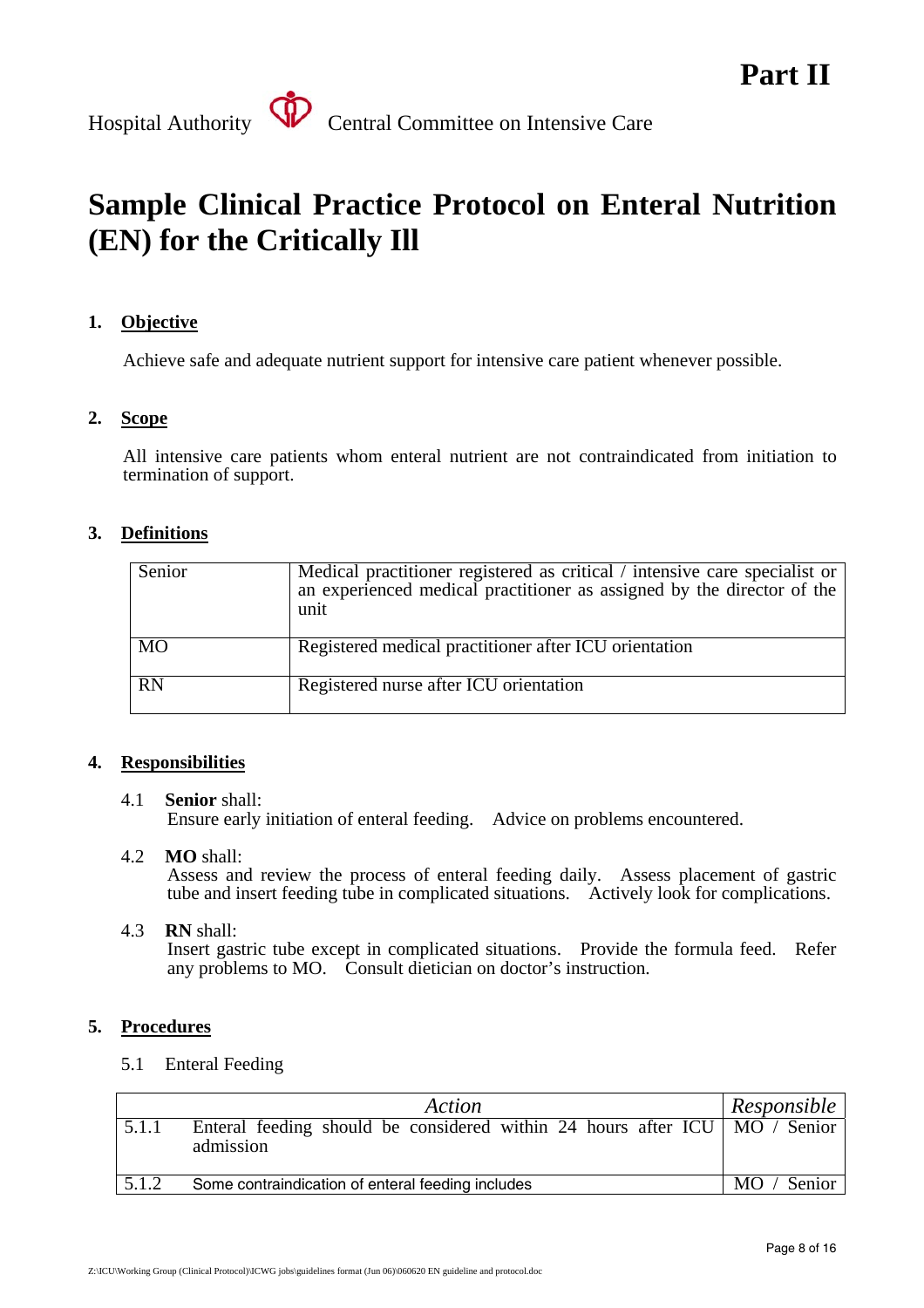

|                    | Action                                                                                                                                                                                                                                                                                                                                                                                                      | Responsible |
|--------------------|-------------------------------------------------------------------------------------------------------------------------------------------------------------------------------------------------------------------------------------------------------------------------------------------------------------------------------------------------------------------------------------------------------------|-------------|
|                    | Non-functional gut<br>٠<br>anatomic disruption<br>obstruction<br>generalized peritonitis with ileus<br>Severe pancreatitis<br>п<br>Extremely short bowel<br>٠<br>High output enterocutaneous fistula<br>٠<br>Comatose patients at risk of aspiration before airway is<br>٠<br>protected (especially gastric feeding)<br>Abdominal distension during EN<br>٠<br>Severe diarrhoea<br>Severe shock states<br>п | MO / Senior |
| 5.1.3              | Tube feeding (naso-gastric or oro-gastric) is the usual way of<br>feeding in ICU, unless the patient is conscious $\&$ stable when<br>usual oral diet could be offered                                                                                                                                                                                                                                      | RN/MO       |
|                    | radio-opaque nasogastric tube is usually preferred.<br>A<br>Contraindication for nasogastric tube includes:<br>Suspected basal skull fracture<br>• After trans-sphenoidal hypophysectomy<br>Recent nasal surgery<br>٠                                                                                                                                                                                       |             |
|                    | Use larger bore tube which enables aspiration until enteral<br>nutrition is well tolerated. Change to small bore feeding tube if<br>enteral feeding is well-tolerated. Tube is changed according to<br>manufactory's instruction.                                                                                                                                                                           |             |
| 5.1.4              | After placement of the gastric tube, its position is commonly<br>assessed clinically by:<br>Aspiration & test fluid for pH<br>• Auscultation at epigastrium with injection of air<br>These methods are not fool-proof                                                                                                                                                                                       | RN / MO     |
|                    | Tube feeding should only be started after tube placement is<br>confirmed by X-ray study. (Appendix A). The tube placement<br>should be reassessed during and before re-start feeding (Appendix<br>B)                                                                                                                                                                                                        |             |
|                    | Date of insertion should be recorded in the ICU flow chart                                                                                                                                                                                                                                                                                                                                                  |             |
| 5.1.5              | See Appendix C for the process of establishing full enteral nutrient<br>support                                                                                                                                                                                                                                                                                                                             | RN / MO     |
| $5.1.\overline{6}$ | Calculating Caloric Requirement and target TEE by using the preset<br>formula (Appendix D)                                                                                                                                                                                                                                                                                                                  | <b>RN</b>   |
| 5.1.7              | Monitor for any problems with enteral feedings (e.g. impaired gastric<br>motility, diarrhea)                                                                                                                                                                                                                                                                                                                | RN / MO     |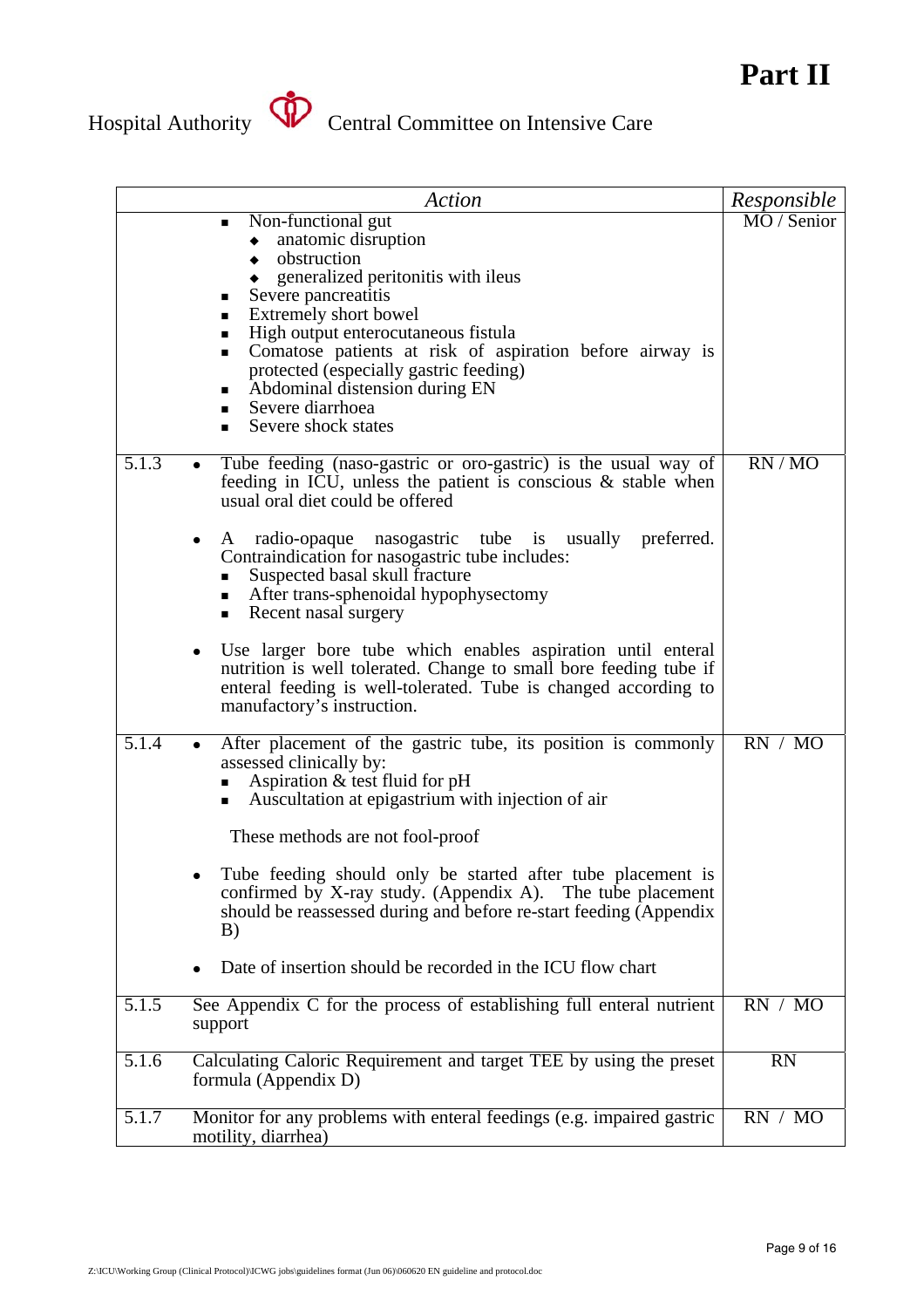

#### 5.2 Feeding Regime Technique

|       | Action                                                                                                                                  | Responsible |
|-------|-----------------------------------------------------------------------------------------------------------------------------------------|-------------|
| 5.2.1 | Unless contraindicated, all patients receiving enteral feeding should<br>be positioned $30^{\circ}$ head up                             | <b>RN</b>   |
| 5.2.2 | Proper hand washing techniques should be observed for manipulation<br>of enteral nutrition prepartions and apparatus                    | <b>RN</b>   |
| 5.2.3 | Re-used feeding bottle and connector set should be changed every<br>$\bullet$<br>4 hours while disposable one changed be every 24 hours | RN.         |
|       | Close system feeding set can be changed up to 48 hours and<br>$\bullet$<br>referred to manufacture's instructions                       |             |
| 5.2.4 | Feeding solution should be administered continuously using a feeding<br>pump                                                            | <b>RN</b>   |

#### 5.3 Gastric Motility

|       | Action                                                                                                                                                                                                                                                                  | Responsible      |
|-------|-------------------------------------------------------------------------------------------------------------------------------------------------------------------------------------------------------------------------------------------------------------------------|------------------|
| 5.3.1 | Gastric tube is aspirated every 4 hourly. Aspirate $>200$ ml suggests<br>impaired gastric motility                                                                                                                                                                      | <b>RN</b>        |
| 5.3.2 | Look for life-threatening condition which could present as impaired<br>gastric motility. Examples includes:<br>• Peritonitis (e.g. ischemic bowel, acalculus cholecystitis):<br>Examine the abdomin<br>Intestinal obstruction: PR for faecal impaction.<br>Check<br>AXR | $MO$ /<br>Senior |
| 5.3.3 | See Appendix E for the management of impaired gastric motility                                                                                                                                                                                                          | RN.<br>MO        |
| 5.3.4 | Reduction of morphine infusion used for sedation may also help in<br>improving gastric emptying                                                                                                                                                                         | <b>MO</b>        |

#### **6. Quality Records**

- Patient's medical record
- ICU flow chart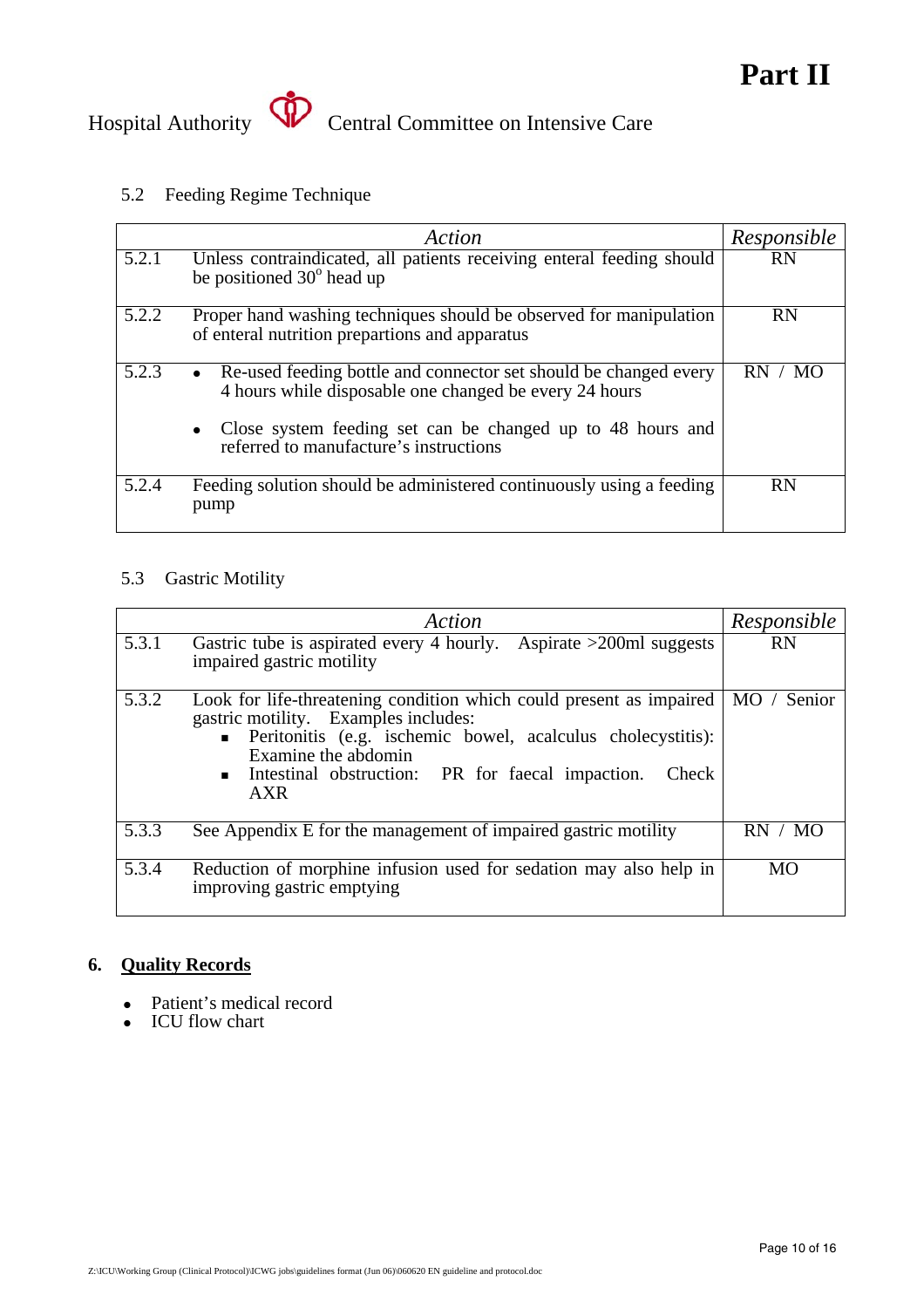

#### **7. Appendix**

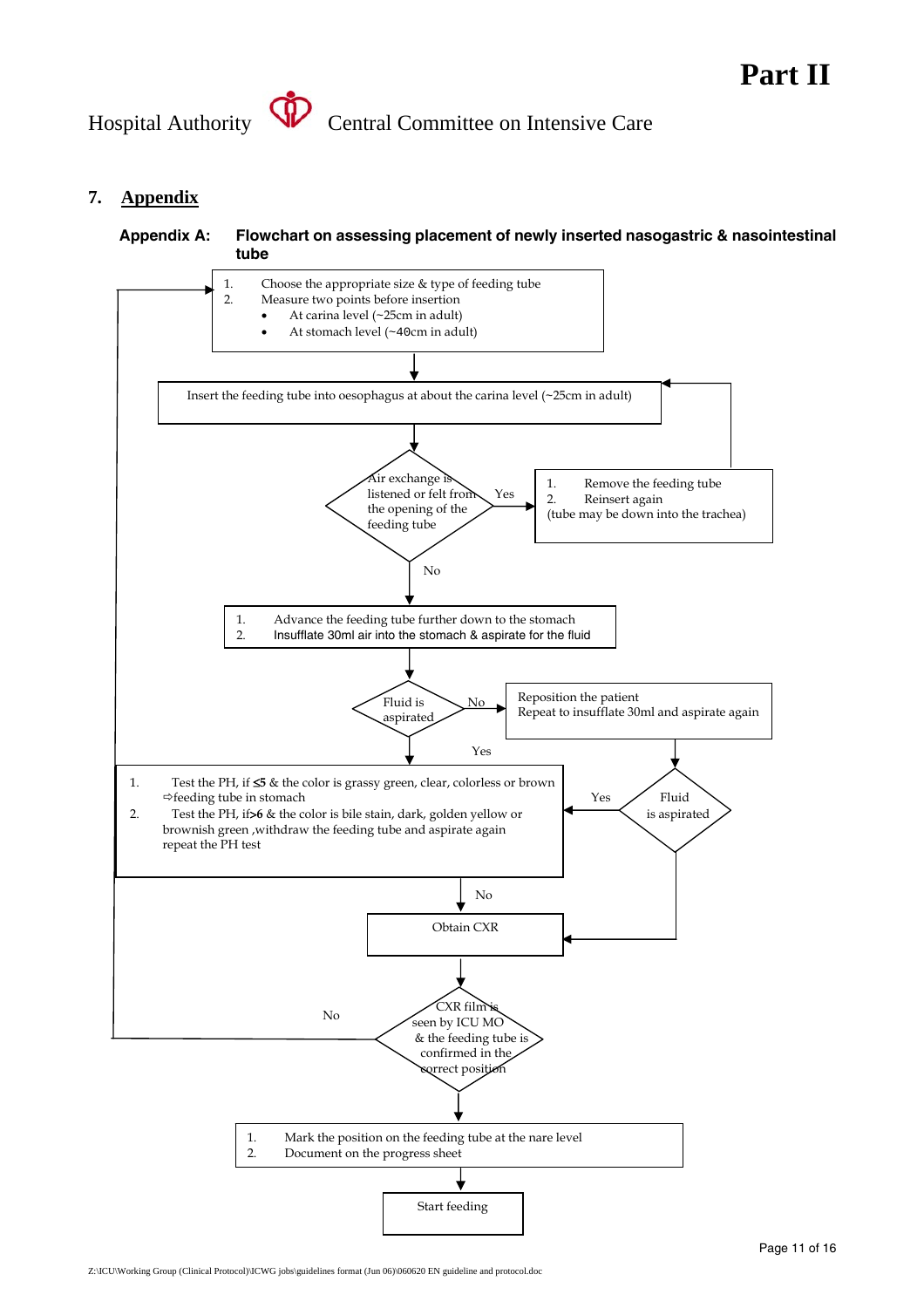

### **Appendix B: Flowchart on assessing placement of nasogastric & nasointestinal tube during or re-start**

### **\*Low risks;**

- $\bullet$  No retching<br> $\bullet$  No vomiting
- No vomiting
- No severe bouts of coughing
- No Frequent nasotracheal suctioning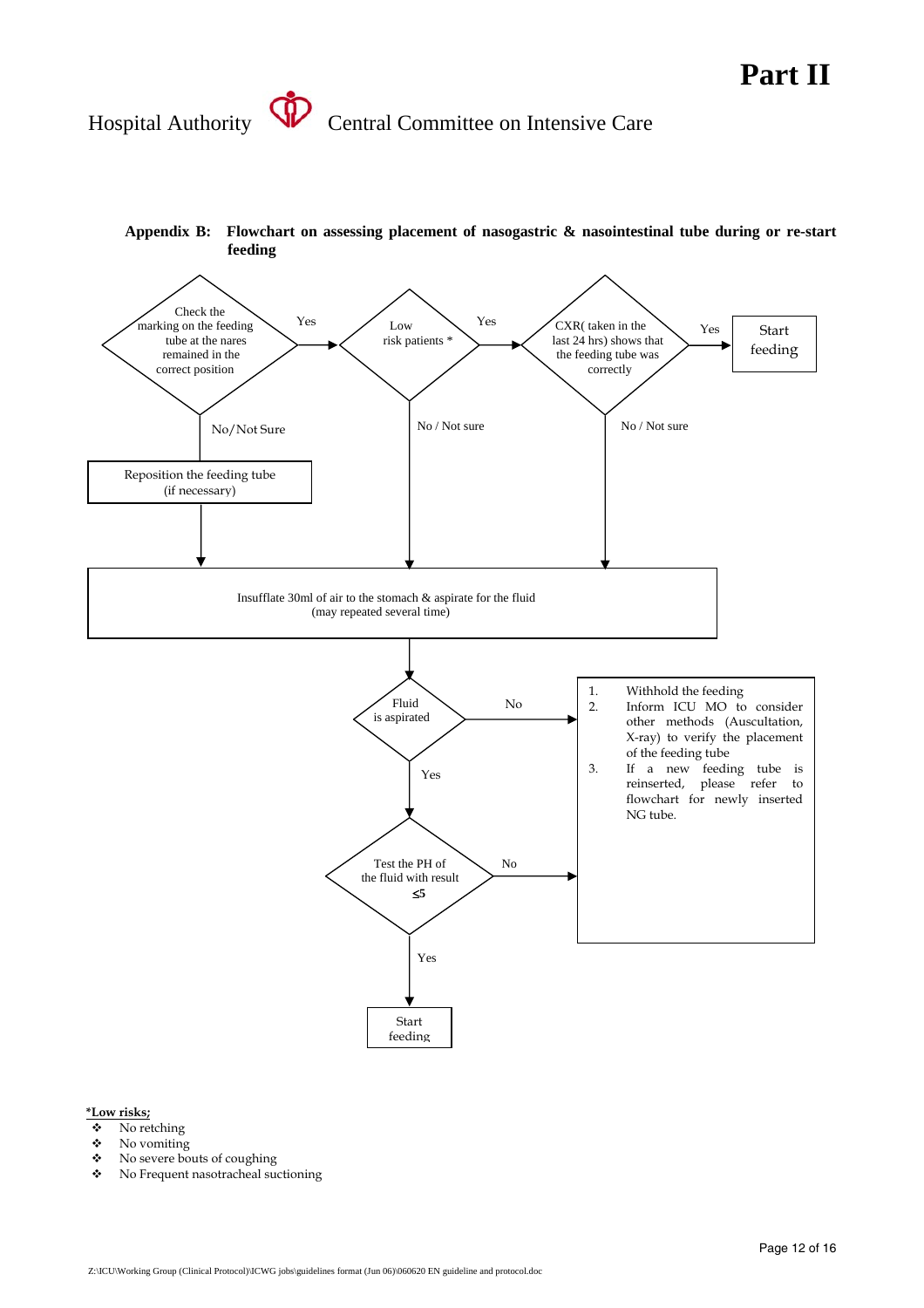**Appendix C: Enteral Feeding** 

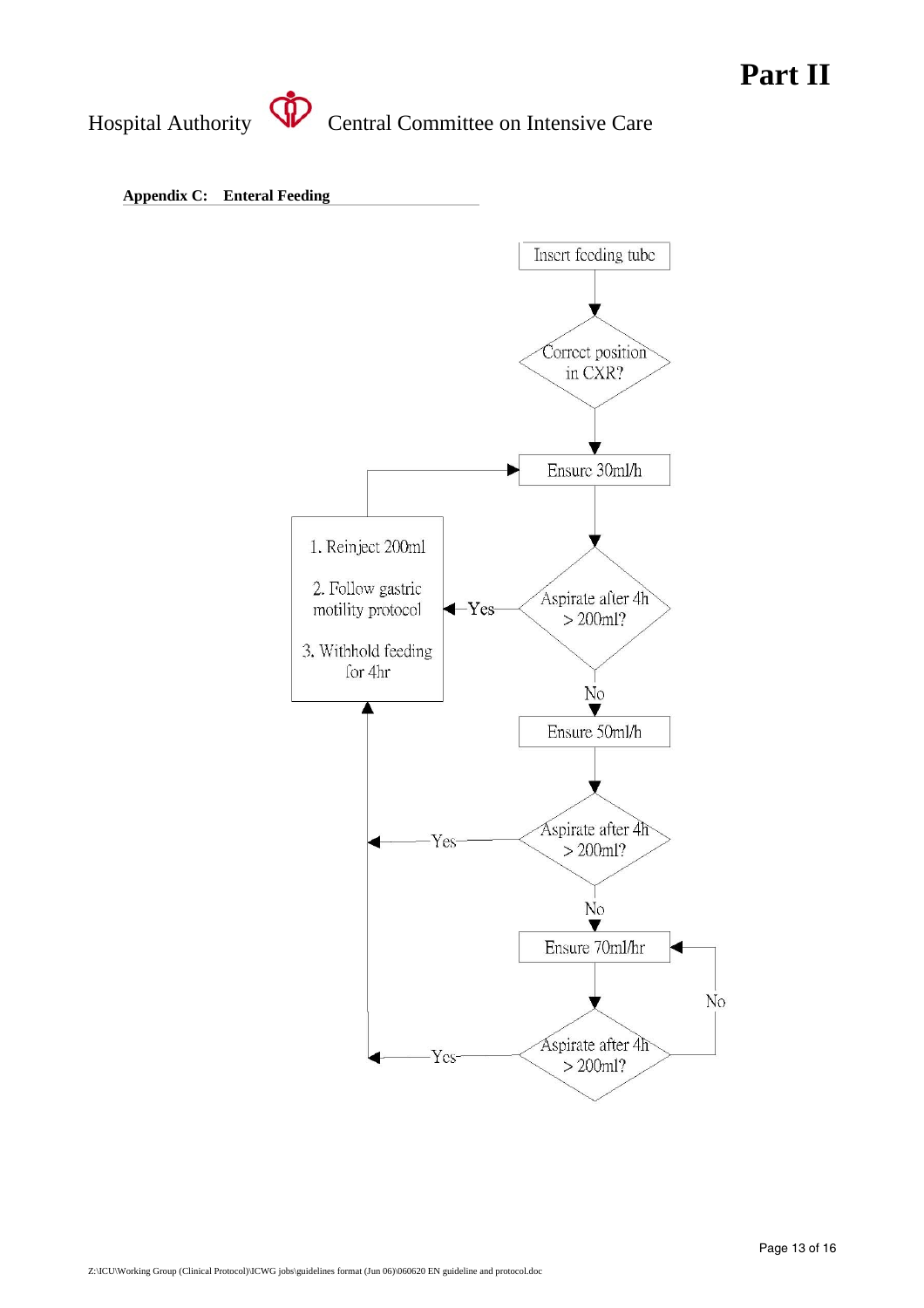#### **Appendix D: Calculating Caloric Requirement**

- 1. Calculate resting energy requirement (REE) using Harris-Benedict Equation
	- Males  $REE = 66 + (14 \times weight/kg) + (5 \times height/cm) - (6.8 \times age/yr)$
	- Females  $REE = 55 + (10 \text{ x weight/kg}) + (1.8 \text{ x height/cm}) - (4.7 \text{ x age/yr})$
- 2. Adjustment may be necessary base on patient's conditions eg. Patients with septic shock require a total energy expenditure (TEE) = REE x 1.3 ( $\approx$ 25kcal/kg/day) during the first week but TEE increase to REE x 2.3 ( $\approx$ 47kcal/kg/day) during the second week.
- 3. Calculate the target TEE for the patient and round up it to multiples of 100 ml.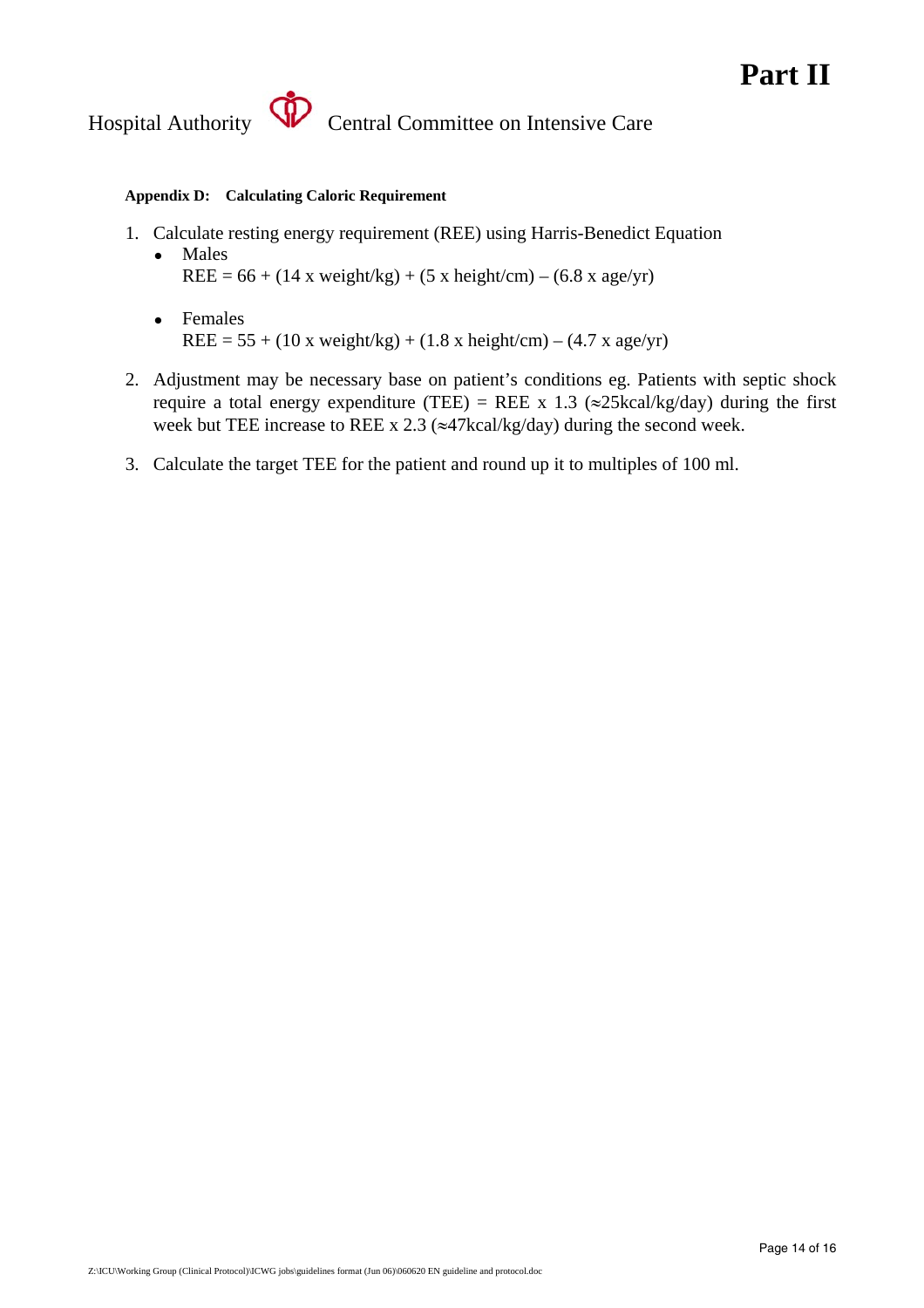